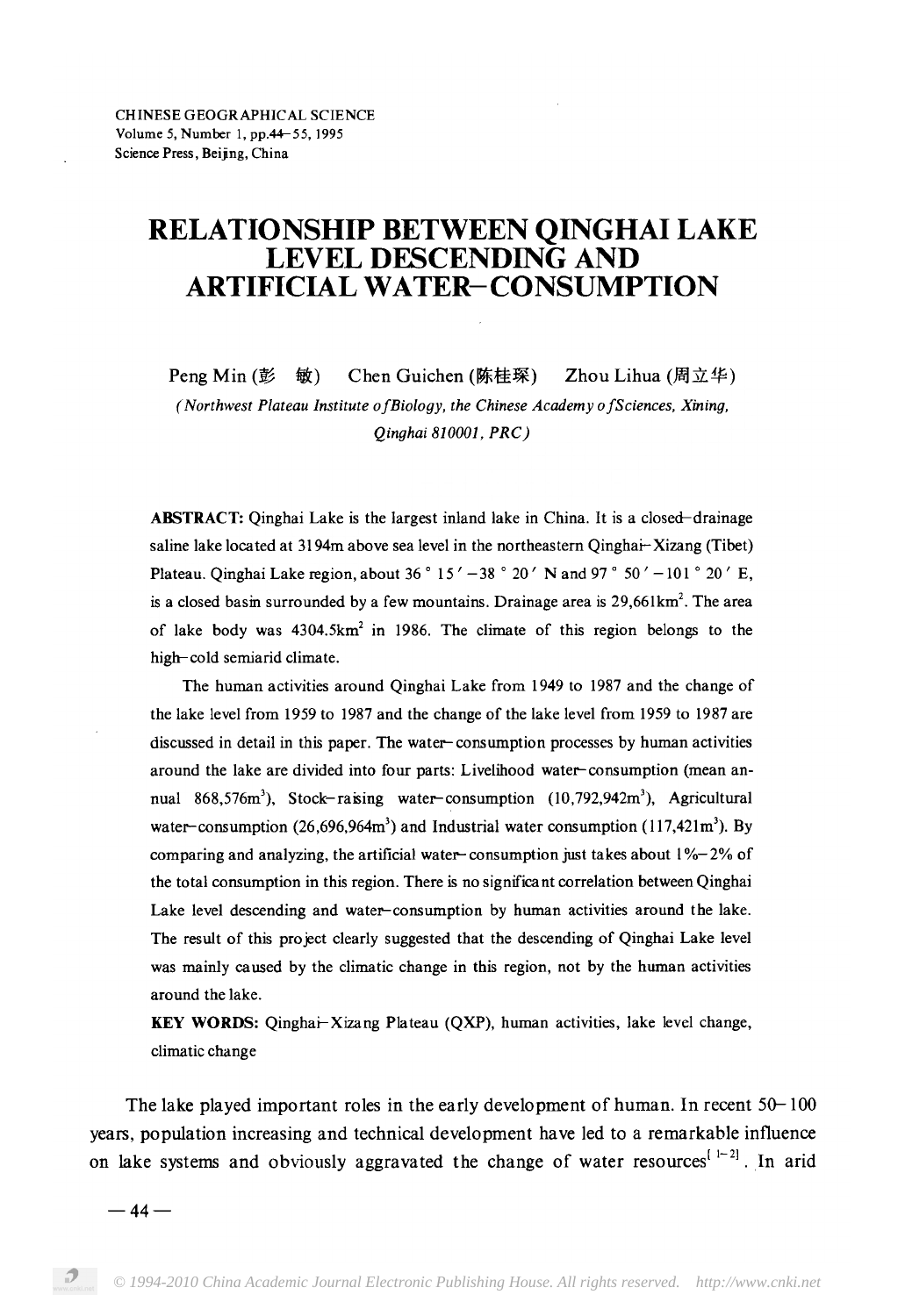regions, human activities have become one of the most important reasons that caused the descending, even dryness, of lake level<sup> $[3-5]$ </sup>. Qinghai Lake is the largest inland saline lake in China. It is a plateau lake that is paid attention to in worldwide. Qinghai Lake level recently showed a descending trend. According to the measure of Hydrological Station of Oinghai Province (HSOP), Oinghai Lake level descended 2.96m from 1959 to 1988, at a mean decreasing speed of 10.2cm one year. This project will study and analyze the relationship between the lake level descending and the artificial water-consumption on the basis of systematically investigating human activities around Qinghai Lake and water-consumption by these activities.

#### **I. GENERAL SITUATION OF STUDIED REGION**

The studied region in this project includes the whole drainage of Qinghai Lake (Fig.1). is located in the northeastern Oinghai drainage area is 29 4304.5km<sup>2</sup> in 1986. This region is a closed basin surrounded by a few mountains



Fig.1 Diagram of Qinghai Lake basin

 $-45-$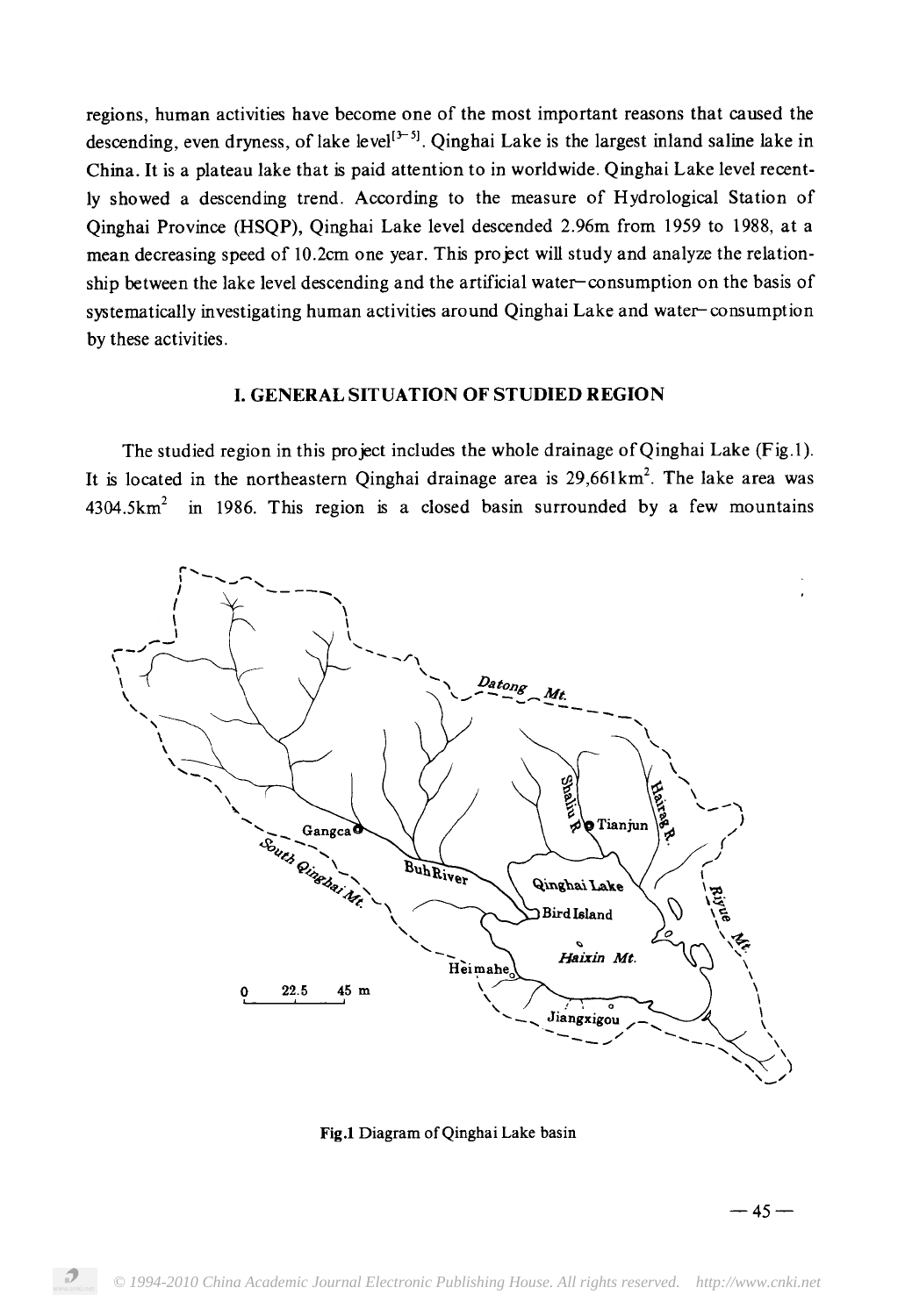(Datong Mountain, Riyue Mountain and South Qinghai Mountain) with altitude of about 3194m to 5000m above sea level. There are more than 40 rivers in this region. The larger rivers include Buh River, Shaliu River, Hairag River, Uharlan River and Heima River. The climate belongs to the high-cold semiarid climate. The mean annual temperature is from  $-1.3$ °C (in Tianjun) to 0.5°C (in Jiangxigou). The mean annual precipitation is from 323.8mm (in Tianjun) to 384.6mm (in Jiangxigou). The mean annual evaporation is from 1378.7mm (in Jiangxigou) to 1767.4mm (in Tianjun).

Qinghai Lake is a new tectonic subside lake<sup>[6]</sup>. Its formation and development mainly happened in the Middle Pleistocene<sup>[7]</sup>. The reason why Qinghai Lake was taken sharp is relative sinking of the tectonic lake lowland and gradual rising of surrounding mountains. During the intensely rising processes of Qinghai-Xizang Plateau, Qinghai Lake region also showed the whole strongly intermittent rising. As one part of the Qinghai-Xizang Plateau, Qinghai Lake region is relatively similar to the plateau in the change trend of habitats.

# II. HUMAN ACTIVITIES AND THEIR WATER CONSUMPTION IN **THIS REGION**

The water-consumption processes by human activities are very complicated and influenced by a lot of factors. In this paper, the water-consumed ways are divided into four parts in order to discuss and analyze conveniently. The situation about human activities related to the water-consumption was obtained on the basis of statistical data and relative materials (Table 1). The water-consumed criteria of the different ways were decided on the basis of relative materials and field investigation. The ways and criteria of different water-consumption by human activities are included as follows.

(1) Livelihood water-consumption: It is the consumption by daily life of the residents. The value of livelihood consumption is decided by the sum of population. Mean criterion of this consumption is 40 liters every person per day.

(2) Stock-raising water-consumption: It is the consumption by livestock husbandry and depends on the total of livestock in this region. The criterion is 15 liters every livestock per day.

(3) Agricultural water-consumption: It is the consumption by agricultural irrigation and depends on the irrigated area of farmland. According to the parameters provided by Station of Environmental Hydrography and Geology of Qinghai Province (SEHGQP), the criterion of agricultural consumption was calculated as follows.

 $-46-$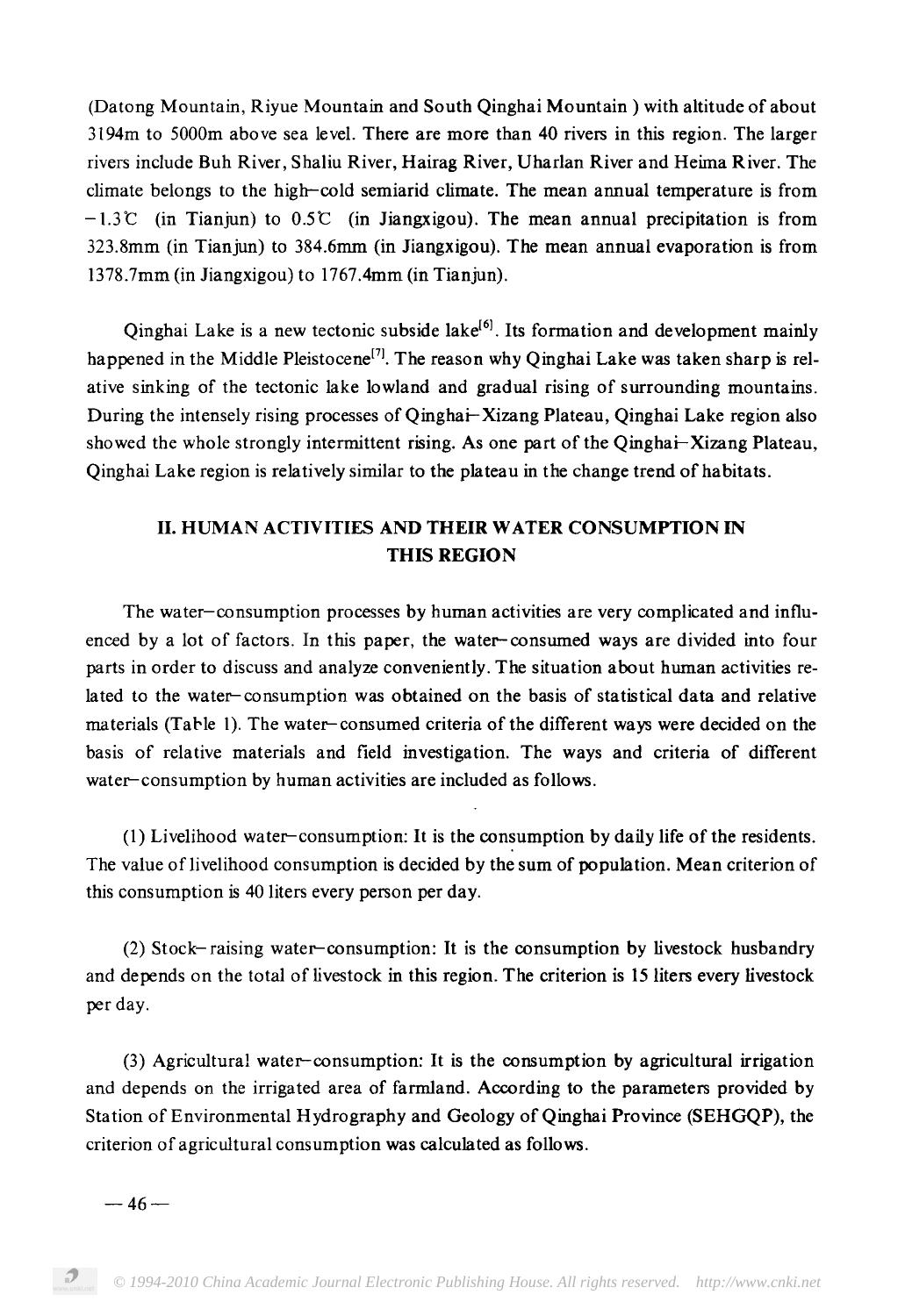| of industry<br>livestock<br>Year<br>(person)<br>Total<br>Irrigation<br>(10 <sup>4</sup> Yuan)<br>(head)<br>1078.60<br>22421<br>10921<br>90458<br>2478869<br>1987<br>992.29<br>15165<br>22192<br>2463242<br>1986<br>87710 |  |
|--------------------------------------------------------------------------------------------------------------------------------------------------------------------------------------------------------------------------|--|
|                                                                                                                                                                                                                          |  |
|                                                                                                                                                                                                                          |  |
|                                                                                                                                                                                                                          |  |
| 640.00<br>11161<br>21205<br>1985<br>87145<br>2439127                                                                                                                                                                     |  |
| 509.95<br>11334<br>21262<br>2456100<br>1984<br>85645                                                                                                                                                                     |  |
| 519.80<br>11349<br>22656<br>2369189<br>1983<br>82614                                                                                                                                                                     |  |
| 448.00<br>11625<br>22778<br>2454160<br>1982<br>82484                                                                                                                                                                     |  |
| 354.65<br>11724<br>23045<br>81764<br>2479099<br>1981                                                                                                                                                                     |  |
| 199.30<br>12228<br>24051<br>2376169<br>1980<br>81431                                                                                                                                                                     |  |
| 174.06<br>11820<br>23392<br>1979<br>80957<br>2307133                                                                                                                                                                     |  |
| 171.65<br>23564<br>12264<br>79780<br>2496198<br>1978                                                                                                                                                                     |  |
| 210.69<br>10225<br>22250<br>1977<br>77360<br>2354408                                                                                                                                                                     |  |
| 166.46<br>10098<br>22051<br>1976<br>74621<br>2288675                                                                                                                                                                     |  |
| 107.78<br>9733<br>21993<br>2161257<br>1975<br>72108                                                                                                                                                                      |  |
| 95.52<br>9578<br>22033<br>1974<br>69883<br>2272134                                                                                                                                                                       |  |
| 103.52<br>8776<br>23176<br>2283456<br>1973<br>68288                                                                                                                                                                      |  |
| 75.15<br>8833<br>26568<br>2157064<br>1972<br>66958                                                                                                                                                                       |  |
| 54.79<br>10474<br>2160017<br>23456<br>1971<br>64775                                                                                                                                                                      |  |
| 39.64<br>23279<br>15748<br>2021295<br>1970<br>61851                                                                                                                                                                      |  |
| 37.71<br>15159<br>23576<br>62309<br>2233954<br>1969                                                                                                                                                                      |  |
| 32.77<br>15071<br>23228<br>60772<br>2293384<br>1968                                                                                                                                                                      |  |
| 32.32<br>16683<br>59972<br>2294860<br>23538<br>1967                                                                                                                                                                      |  |
| 22.39<br>15456<br>23753<br>2230279<br>1966<br>58117                                                                                                                                                                      |  |
| 23.62<br>15683<br>2098542<br>23296<br>1965<br>56775                                                                                                                                                                      |  |
| 21.29<br>23384<br>15183<br>1932202<br>1964<br>56057                                                                                                                                                                      |  |
| 19.37<br>14485<br>23232<br>1775858<br>1963<br>54771                                                                                                                                                                      |  |
| 22.95<br>23893<br>16597<br>1600643<br>1962<br>53954                                                                                                                                                                      |  |
| 76.16<br>35516<br>23120<br>1961<br>54688<br>1412168                                                                                                                                                                      |  |
| 392.09<br>48959<br>34658<br>1431468<br>1960<br>54426                                                                                                                                                                     |  |
| 555.33<br>9509<br>22887<br>47803<br>1371321<br>1959                                                                                                                                                                      |  |
| 99.41<br>1639<br>8036<br>1958<br>1457387<br>40328                                                                                                                                                                        |  |
| 2.86<br>1428<br>360<br>1883268<br>36732<br>1957                                                                                                                                                                          |  |
| 355<br>1423<br>34949<br>1792943<br>1956                                                                                                                                                                                  |  |
| 329<br>1375<br>1727301<br>1955<br>33100                                                                                                                                                                                  |  |
| 1320<br>313<br>1954<br>31084<br>1601802                                                                                                                                                                                  |  |
| 1272<br>303<br>1401531<br>1953<br>29199                                                                                                                                                                                  |  |
| 1228<br>253<br>1256524<br>1952<br>27402                                                                                                                                                                                  |  |
| 246<br>1209<br>1951<br>25571<br>1140166                                                                                                                                                                                  |  |
| 236<br>1183<br>1005621<br>1950<br>23771                                                                                                                                                                                  |  |
| 1136<br>228<br>21971<br>921438<br>1949                                                                                                                                                                                   |  |

 $\hat{\boldsymbol{\beta}}$ 

 $\ddot{\phantom{a}}$ 

Table 1 The statistics of human activities around Qinghai Lake

 $-47-$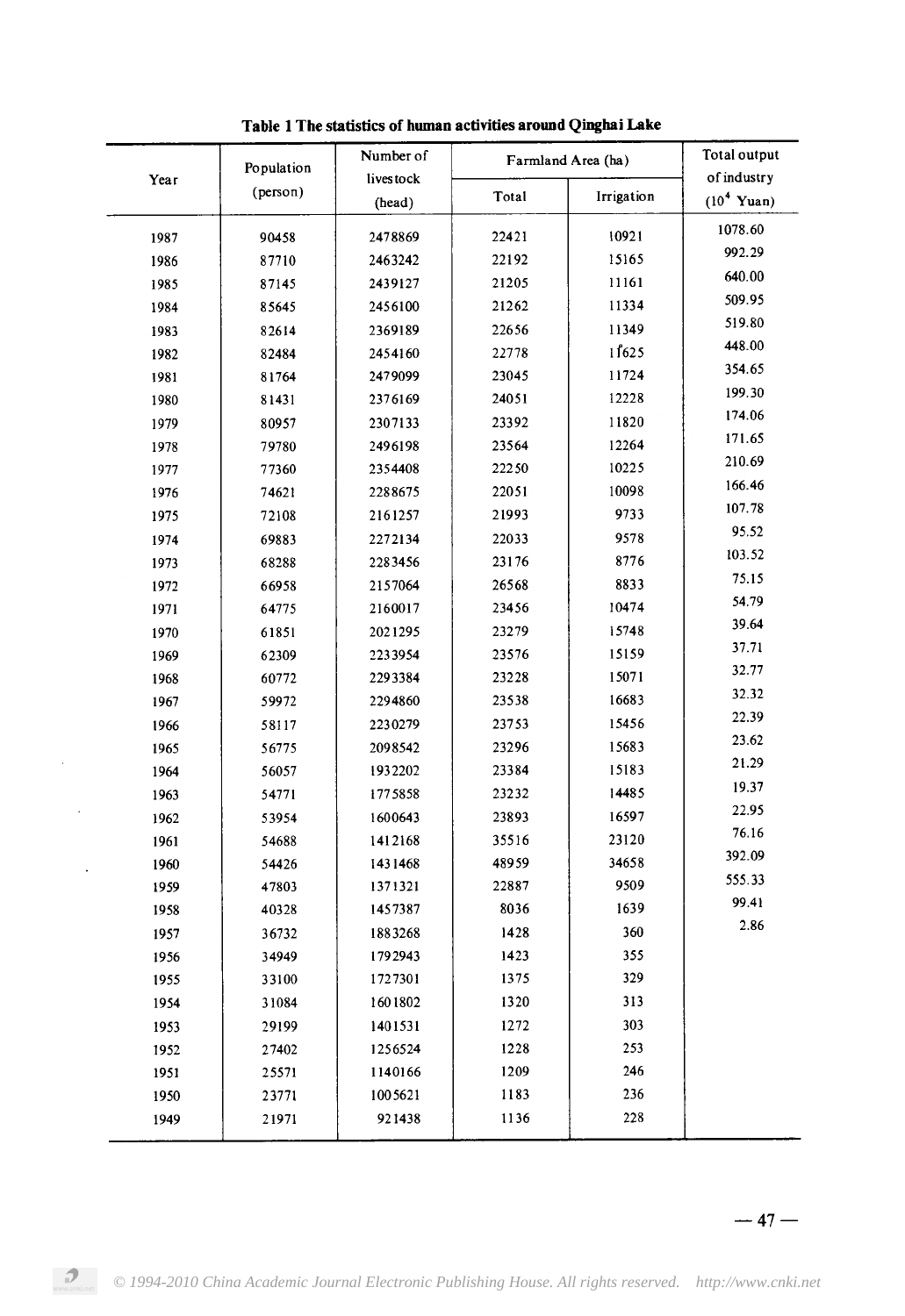$$
Q_{i\epsilon} = Q_{g\epsilon} - Q_{i\epsilon} - Q_{j\epsilon} = Q_{g\epsilon} - [Q_{g\epsilon} - (1 - n_1)^{-1}n_2] - [Q_{g\epsilon} - n_1 - n_3]
$$
  
= 2614.5m<sup>3</sup>/ ha

Where,  $Q_{ic}$  is actual water-consumption by agriculture irrigation;  $Q_{gi}$  is irrigated amount per hectare farmland (= 4500m<sup>3</sup>);  $Q_{cr}$  is mean return amount of water from irrigawhere  $Q_{\epsilon}$  is the mean return amount from farmland,  $n_{\epsilon} (= 0)$ . zation coefficient of the canal system;  $n_2$  (=0.565) is the return coefficient of permeated water from the canal system;  $n_3 (= 0.2)$  is the return coefficient from the farmland.

(4) Industrial water-consumption: It is the consumption in the processes of industrial production. Its mean criterion is 500m<sup>3</sup> every ten thousand gross value of industrial output.

On the basis of discussion above, the water-consumption from 1949 to 1987 by human activities in this region was calculated and listed in Table 2. The mean water-consumed value by human activities is about  $0.38 \times 10^8 \text{m}^3$ . The consumptions both by irrigation and stock-raising take the higher ratio (more than 97.44% of the total water-consumption). Before 1958, the stock-raising consumption took a dominant position (about 85% of the total consumption). After 1958, the agricultural consumption has took the dominant position (about  $65-85\%$ ). So agricultural irrigation and stock-raising are the main water-consumed ways by human activities around Qinghai Lake.

## III. RELATIONSHIP BETWEEN THE LAKE LEVEL DESCENDING AND THE **ARTIFICIAL WATER-CONSUMPTION IN THIS REGION**

Both change curves of the lake surface altitude and the artificial water-consumption are drawn in Fig.2 on the basis of data from Table 3. It is very clear that (1) the lake level showed a tendency of gradual descending with fluctuation; and (2) the water consumption basically kept stable in spite that there was an obvious higher value about in 1960. In theory, if artificial water-consumption by human activities had a significant influence on the change of lake level, there would be a remarkable negative linear correlation between them. That is, the lake level would trend to decrease when the consumption increases; on the contrary, the lake level would increase with decrease of the consumption. In this region, however, there is no obvious descent of lake level in some years when the artificial water-consumption was higher; and no increase when lower. It could be inferred from this fact that the water-consumption by human activities around Qinghai Lake would not significantly influence the descending or ascending of Qinghai Lake level, and there is no significant correlation between them.

 $-48-$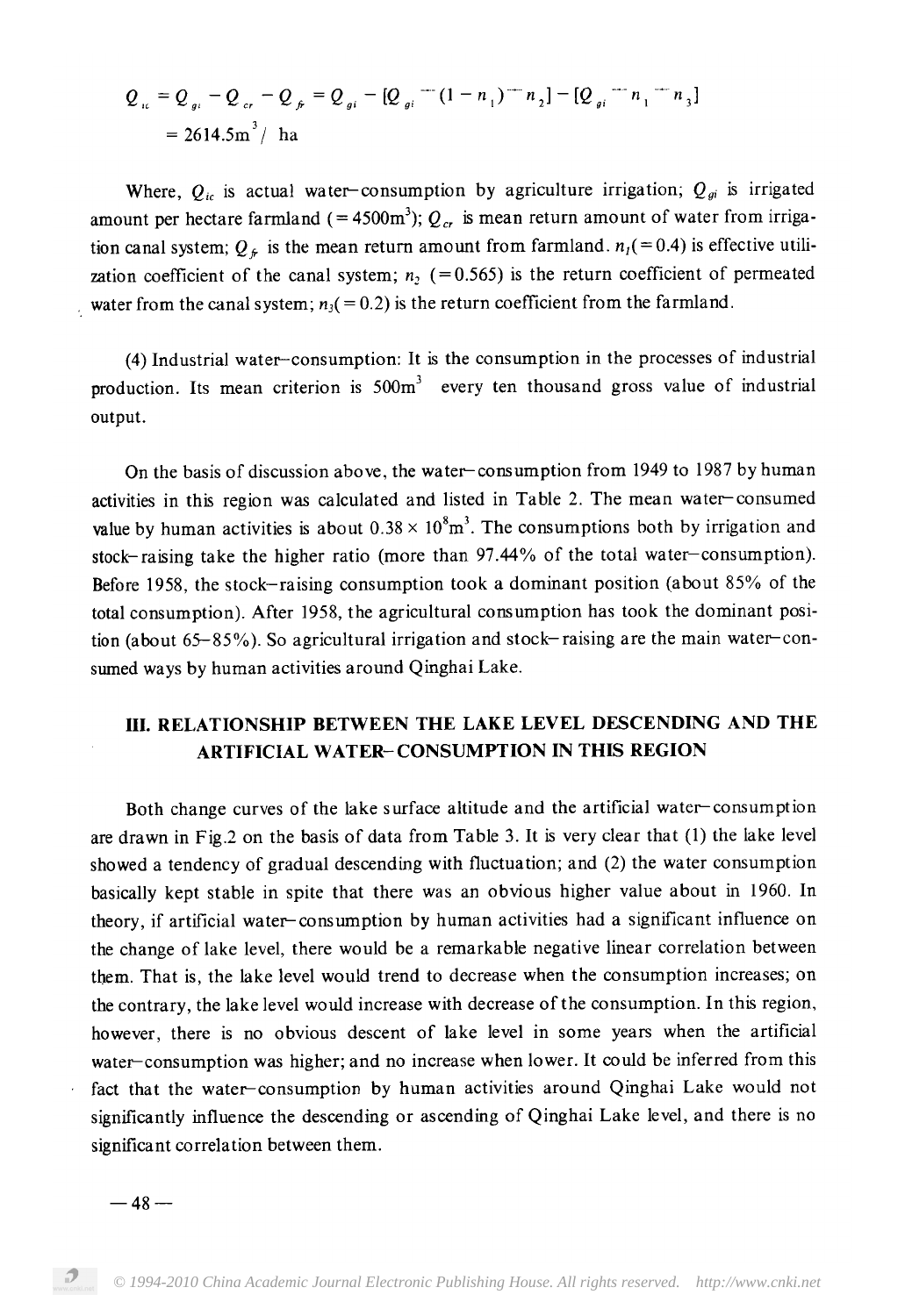|      | Livelihood<br>Year |      | Stock-raising |       | Agriculture |               | Industry |      | Total    |
|------|--------------------|------|---------------|-------|-------------|---------------|----------|------|----------|
|      | Volume             | $\%$ | Volume        | $\%$  | Volume      | $\frac{0}{0}$ | Volume   | $\%$ |          |
| 1987 | 1320687            | 3.00 | 13571808      | 30.85 | 28552955    | 64.92         | $\bf{0}$ | 1.23 | 18984750 |
| 1986 | 1280566            | 2.33 | 13486250      | 24.56 | 39648893    | 72.21         | 496145   | 0.90 | 54911854 |
| 1985 | 1272317            | 2.88 | 13354220      | 30.26 | 29180435    | 66.13         | 320000   | 0.73 | 44126972 |
| 1984 | 1250417            | 2.81 | 13447148      | 30.16 | 29632743    | 66.46         | 254975   | 1.57 | 44585283 |
| 1983 | 1206164            | 2.73 | 12971310      | 29.41 | 29671961    | 67.27         | 259900   | 0.59 | 44109335 |
| 1982 | 1204266            | 2.66 | 13436526      | 29.69 | 30393563    | 67.16         | 224000   | 0.49 | 45258355 |
| 1981 | 1193754            | 2.62 | 16573067      | 29.77 | 30652398    | 67.22         | 177325   | 0.39 | 45596544 |
| 1980 | 1188893            | 2.57 | 13009525      | 28.12 | 31970106    | 69.10         | 99650    | 0.21 | 46268174 |
| 1979 | 1181972            | 2.64 | 12631553      | 28.19 | 30903390    | 68.98         | 87030    | 0.19 | 44803945 |
| 1978 | 1164788            | 2.48 | 13666684      | 29.09 | 32064228    | 68.25         | 85825    | 0.18 | 46981525 |
| 1977 | 1129456            | 2.76 | 12890384      | 31.55 | 26733263    | 65.43         | 105345   | 0.26 | 40858448 |
| 1976 | 1189467            | 2.72 | 12530496      | 31.24 | 26401221    | 65.83         | 83230    | 0.21 | 40104414 |
| 1975 | 1052777            | 2.74 | 11832882      | 30.83 | 25446929    | 66.29         | 53890    | 0.14 | 38386478 |
| 1974 | 1020292            | 2.65 | 12439934      | 32.27 | 25041681    | 64.96         | 47760    | 0.12 | 38549667 |
| 1973 | 997005             | 2.73 | 12501922      | 34.26 | 22944852    | 62.87         | 51760    | 0.14 | 36495539 |
| 1972 | 977587             | 2.72 | 11809925      | 32.88 | 23093879    | 64.30         | 37575    | 0.10 | 35918966 |
| 1971 | 945715             | 2.35 | 11826093      | 29.43 | 27384273    | 68.15         | 27395    | 0.07 | 40183476 |
| 1970 | 903025             | 1.70 | 11066590      | 20.80 | 41173146    | 77.45         | 19820    | 0.04 | 53162581 |
| 1969 | 909711             | 1.72 | 12230898      | 23.17 | 39633206    | 75.07         | 18855    | 0.04 | 52792670 |
| 1968 | 887271             | 1.68 | 12561555      | 23.76 | 39403130    | 74.53         | 16385    | 0.03 | 52868341 |
| 1967 | 875591             | 1.53 | 12564359      | 22.02 | 43617704    | 76.42         | 16160    | 0.03 | 57073814 |
| 1966 | 848508             | 1.59 | 12210778      | 22.83 | 40409712    | 75.56         | 11195    | 0.02 | 53480193 |
| 1965 | 828915             | 1.56 | 11489517      | 21.54 | 41003204    | 76.88         | 11810    | 0.02 | 53333446 |
| 1964 | 818432             | 1.66 | 10578806      | 20.70 | 39695954    | 77.68         | 10654    | 0.02 | 51103837 |
| 196? | 798781             | 1.65 | 9722823       | 20.09 | 37871033    | 78.24         | 9685     | 0.02 | 48402322 |
| 1962 | 787728             | 1.49 | 8763520       | 16.55 | 43392857    | 81.94         | 11475    | 0.02 | 52955580 |
| 1961 | 798445             | 1.16 | 7731620       | 11.20 | 60447240    | 87.59         | 38080    | 0.05 | 69015385 |
| 1960 | 794620             | 0.80 | 7837386       | 7.88  | 90613341    | 91.12         | 196045   | 0.20 | 99441392 |
| 1959 | 697924             | 2.09 | 5707982       | 22.52 | 24861281    | 74.56         | 277665   | 0.83 | 33344852 |
| 1958 | 588789             | 4.56 | 7979194       | 61.84 | 4285166     | 33.21         | 49705    | 0.39 | 12902854 |
| 1957 | 536287             | 4.55 | 10310892      | 87.46 | 941220      | 7.98          | 1430     | 0.01 | 11789829 |
| 1956 | 509817             | 4.53 | 9816363       | 87.22 | 928148      | 8.25          |          |      | 11254328 |
| 1955 | 483260             | 4.48 | 9456973       | 87.56 | 860171      | 7.96          |          |      | 10800404 |
| 1954 | 453826             | 4.52 | 8769866       | 87.33 | 818339      | 8.15          |          |      | 10042031 |
| 1953 | 426305             | 4.79 | 7673382       | 56.30 | 792194      | 8.91          |          |      | 8891881  |
| 1952 | 400069             | 5.04 | 6879469       | 86.63 | 661469      | 8.33          |          |      | 7941007  |
| 1951 | 373337             | 5.14 | 6242409       | 86.00 | 643167      | 8.86          |          |      | 7258913  |
| 1950 | 347057             | 5.36 | 5505775       | 85.10 | 617022      | 9.54          |          |      | 6469854  |
| 1949 | 320777             | 5.38 | 5044873       | 84.62 | 596106      | 10.00         |          |      | 5961756  |
| Mean | 868576             | 2.26 | 10792942      | 28.05 | 26696964    | 69.39         | 117421   | 0.31 | 38475903 |

 $\hat{\boldsymbol{\epsilon}}$ 

Table 2 Water-consumption by human activities around Qinghai Lake (Unit: m<sup>3</sup>)

 $\bar{z}$ 

 $-49-$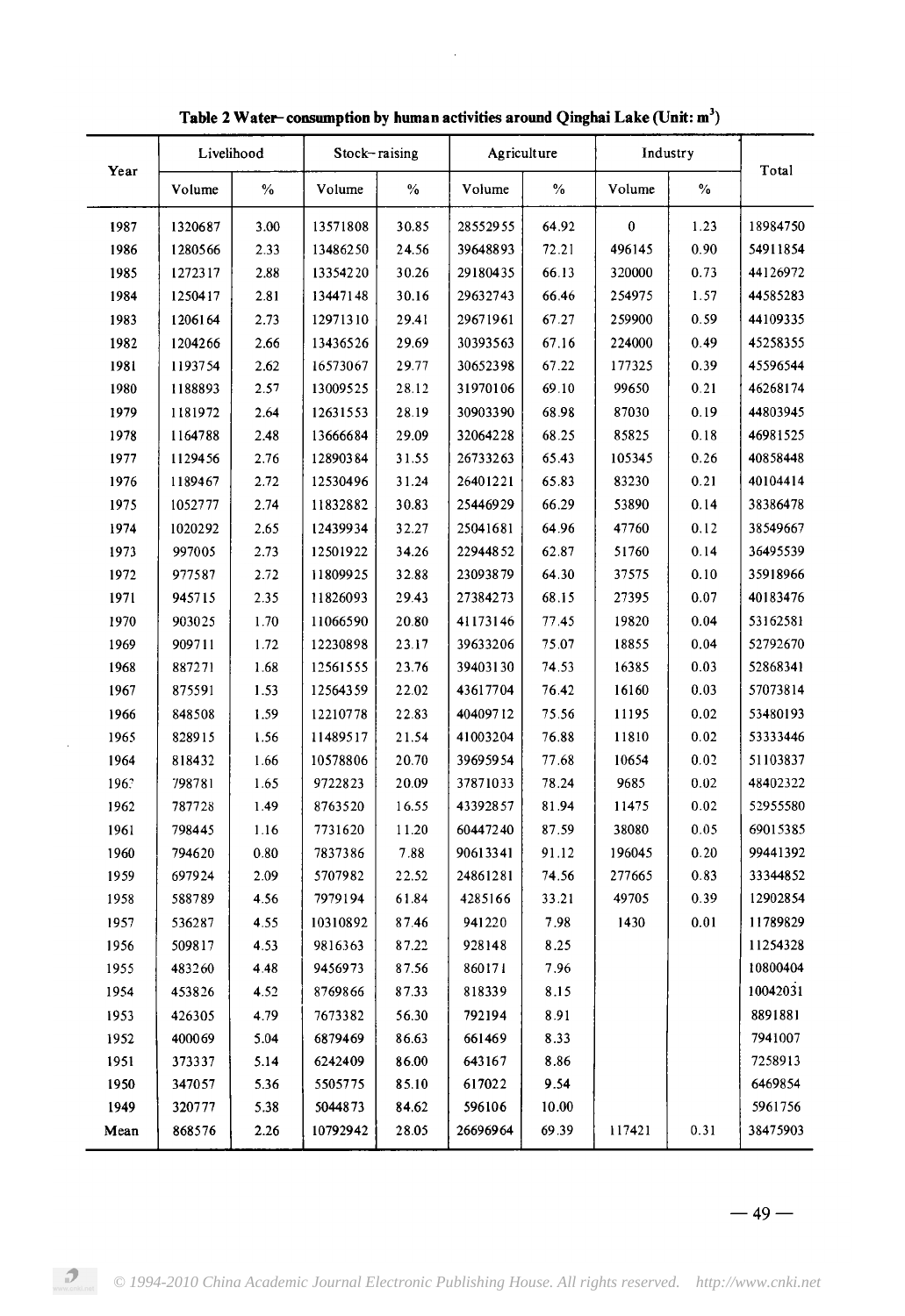| Year | Profit or loss<br>of water | Alt. of<br>lake (m) |              | Human consumption | Agri. consumption |              |
|------|----------------------------|---------------------|--------------|-------------------|-------------------|--------------|
|      |                            |                     | Total        | $\%$              | Total             | $\%$         |
| 1959 |                            | 3196.55             | 0.33         |                   | 0.25              |              |
| 1960 |                            |                     |              |                   |                   |              |
| 1961 | $-10.39$<br>$-10.84$       | 3196.31<br>3196.07  | 0.99         | 9.53              | 0.91              | 8.76         |
| 1962 | $-7.68$                    | 3195.90             | 0.69<br>0.53 | 6.37<br>6.90      | 0.60              | 5.54         |
| 1963 | $-6.77$                    | 3195.75             | 048          | 7.09              | 0.43              | 5.60<br>5.61 |
| 1964 |                            |                     |              |                   | 0.38              |              |
| 1965 | $-0.45$                    | 3195.74             | 0.51         | 113.33            | 0.40              | 88.89        |
|      | $-1.36$                    | 3195.71             | 0.53         | 38.97             | 0.41              | 30.15        |
| 1966 | $-7.68$                    | 3195.54             | 0.53         | 6.90              | 0.40              | 5.21         |
| 1967 | 8.13                       | 3195.72             | 0.57         |                   | 0.44              |              |
| 1968 | 14.46                      | 3196.04             | 0.53         |                   | 0.39              |              |
| 1969 | $-8.58$                    | 3195.85             | 0.53         | 6.18A             | 0.40              | 4.66         |
| 1970 | $-11.75$                   | 3195.59             | 0.53         | 4.51              | 0.41              | 3.49         |
| 1971 | $-6.73$                    | 3195.44             | 0.40         | 5.94              | 0.27              | 4.01         |
| 1972 | 1.31                       | 3195.47             | 0.36         |                   | 0.23              |              |
| 1973 | $-9.19$                    | 3195.26             | 0.36         | 3.92              | 0.23              | 2.50         |
| 1974 | $-11.38$                   | 3195.00             | 0.39         | 3.43              | 0.25              | 2.20         |
| 1975 | 0.0                        | 3195.00             | 0.38         |                   | 0.25              |              |
| 1976 | 1.75                       | 3195.04             | 0.40         |                   | 0.26              |              |
| 1977 | $-6.13$                    | 3194.90             | 0.41         | 6.69              | 0.27              | 4.40         |
| 1978 | $-4.82$                    | 3194.79             | 0.47         | 9.75              | 0.32              | 6.64         |
| 1979 | $-14.44$                   | 3194.47             | 0.45         | 3.12              | 0.31              | 2.15         |
| 1980 | $-14.89$                   | 3194.13             | 0.46         | 3.09              | 0.32              | 2.15         |
| 1981 | $-9.19$                    | 3193.92             | 0.46         | 5.01              | 0.31              | 3.37         |
| 1982 | 0.87                       | 3193.94             | 0.45         |                   | 0.30              |              |
| 1983 | 3.94                       | 3194.03             | 0.44         |                   | 0.30              |              |
| 1984 | 0.44                       | 3194.04             | 0.45         |                   | 0.30              |              |
| 1985 | $-9.63$                    | 3193.82             | 0.44         | 4.57              | 0.29              | 3.01         |
| 1986 | $-1.75$                    | 3193.78             | 0.55         | 31.43             | 0.40              | 22.86        |
| 1987 | $-3.27$                    | 3193.70             | 0.44         | 13.46             | 0.29              | 8.87         |
| 1988 | $-4.49$                    | 3193.59             |              |                   |                   |              |
|      |                            |                     |              |                   |                   |              |

### Table 3 The water consumption by human activities around Qinghai Lake and profit/ loss volume of water in the lake (Unit:  $10^8 \text{m}^3$ )

#### $-50-$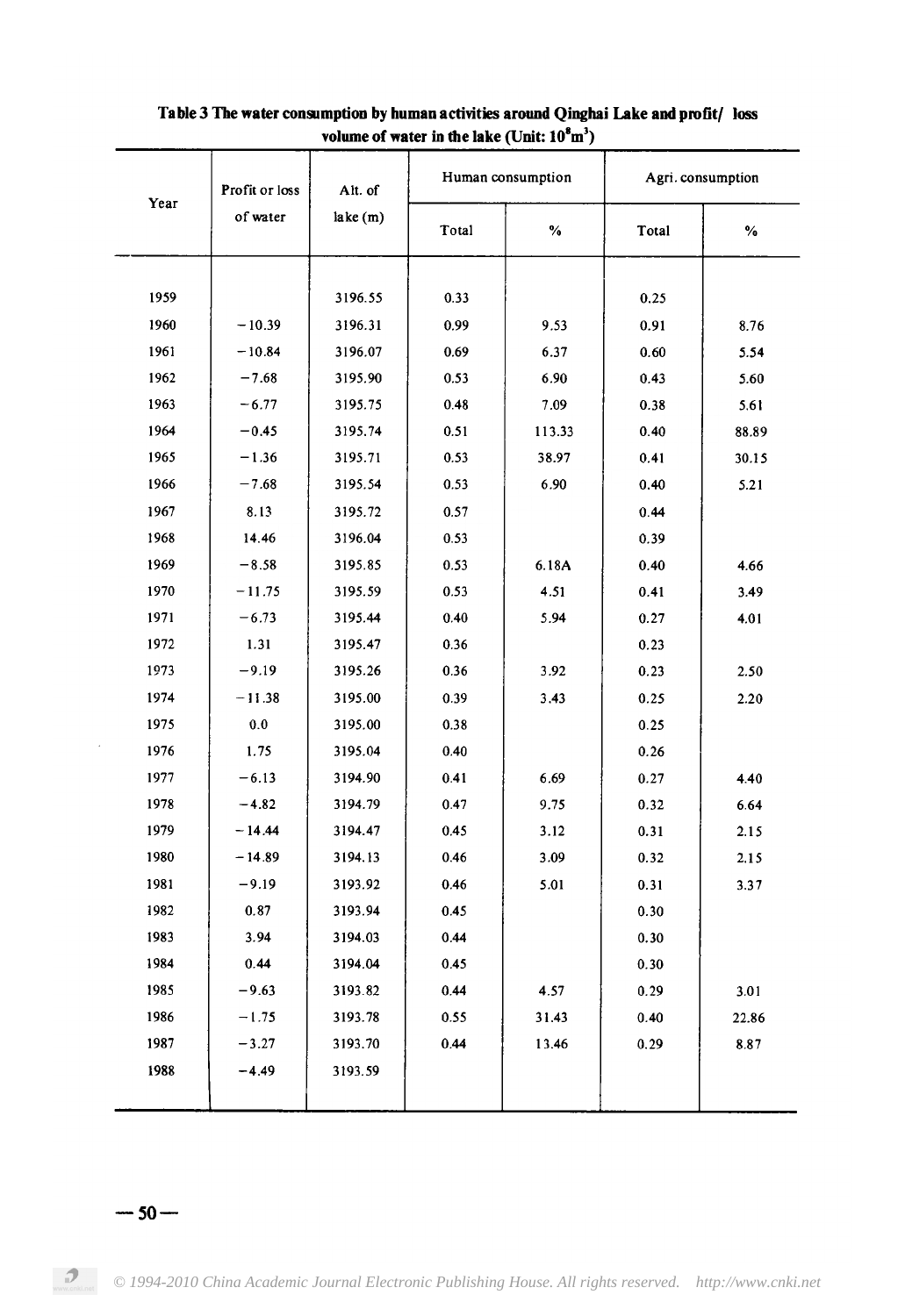

Fig.2 The elevation of Qinghai Lake level and artificial water consumption around Qinghai Lake from 1959 to 1987

In order to prove the deduction above, the correlative coefficient was calculated between the profit/ loss volume of lake water and the total artificial water-consumption  $(r = -0.1202)$ . This result indicates that there is no significant correlativity between them. Agricultural water-consumption is one of the most important factors that caused lake level descending in arid region. It also takes a higher ratio of the water-consumption in Oinghai Lake region. The correlative coefficient also was calculated between the profit/ loss volume of lake water and the agricultural consumption  $(r = -0.1402)$ . This similarly indicates that there is no significant correlativity between them. Thus, it can be found that there is no internal direct connection between descending or ascending of lake level and the water-consumption by human activities in this region.

The profit/ loss values of lake water from 1959 to 1988 (29 years) were listed in Table 3, including 20 water-deficient years, 8 water-surplus years and 1 water-balance year. In spite that the water was consumed every year by human activities, but there is no deficit of water in about  $1/3$  statistical years. Although the values of artificial water-consumption were identical in 1968 and 1969, the lake water increased  $14.46 \times 10^8$ m<sup>3</sup> in 1968 and decreased  $8.58 \times 10^8$  m<sup>3</sup> in 1969 respectively. There were higher values of the water-consumption in 1967 and 1968, but the lake water respectively increased  $8.13 \times 10^8$  m<sup>3</sup> and 14.46  $\times$  $10<sup>8</sup>m<sup>3</sup>$ . In 1973, the value of water-consumption was the lowest, but the lake water decreased  $9.19 \times 10^8$ m<sup>3</sup>. These facts indicate that the change of lake water value will not be decided by whether th is artificial water-consumption or not, and how much water will be consumed by human activities around the lake.

According to the calculation, the water-consumption by human activities just takes a low ratio in the total water-consumption (about  $1\% - 2\%$ , mean  $1.16\%$ ) (Table 4). In

 $-51-$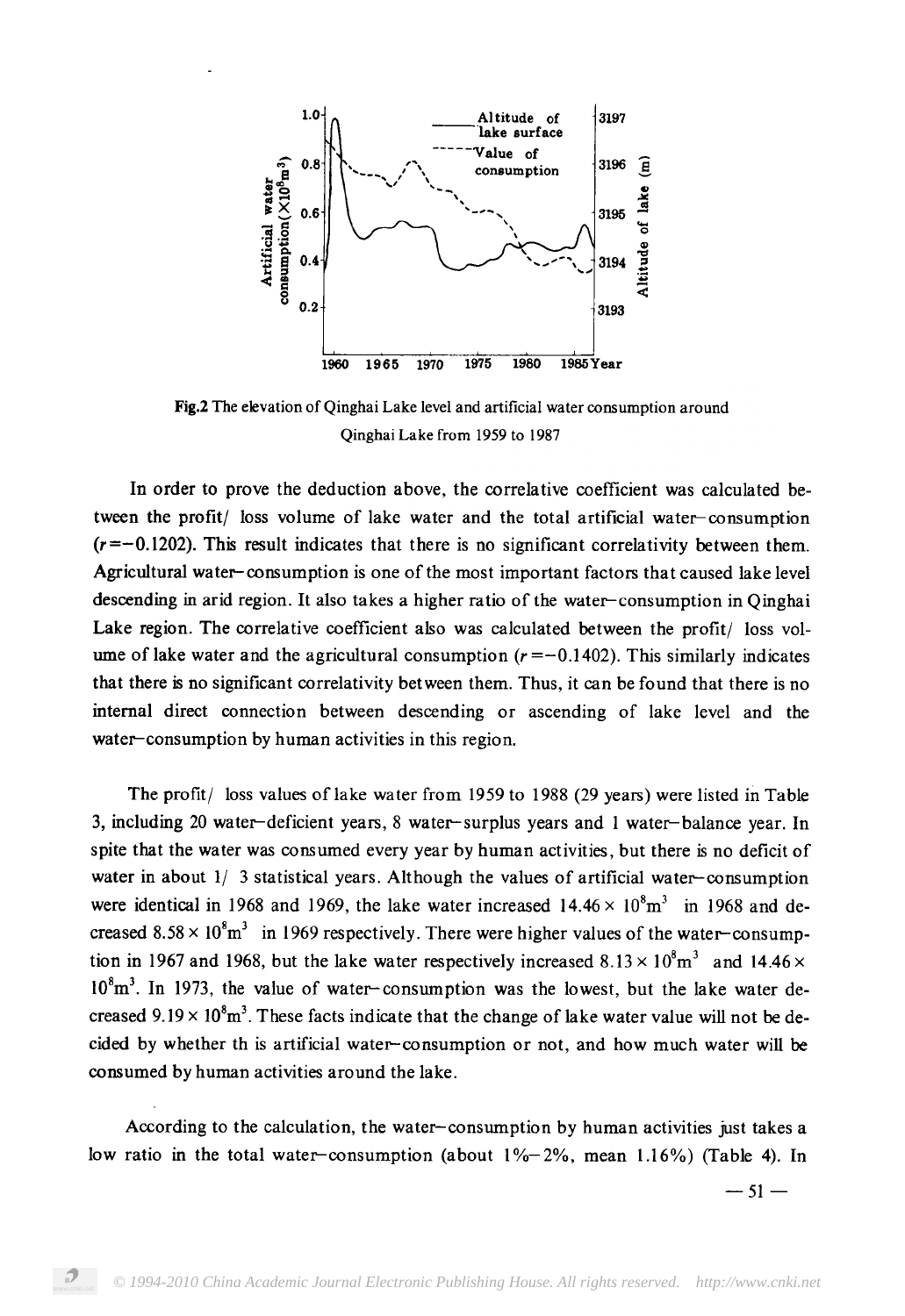|      | Total water<br>consumption | Lake surface<br>evaporation |               | Artificial water consumption |      |             |      |  |
|------|----------------------------|-----------------------------|---------------|------------------------------|------|-------------|------|--|
| Year |                            |                             |               |                              | $\%$ | Agriculture |      |  |
|      |                            | Volume                      | $\frac{0}{0}$ | Volume                       |      | Volume      | $\%$ |  |
| 1988 | 38.75                      | 35.96                       |               |                              |      |             |      |  |
| 1987 | 38.44                      | 35.65                       | 92.74         | 0.44                         | 1.14 | 0.29        | 0.75 |  |
| 1986 | 38.41                      | .35.51                      | 92.45         | 0.55                         | 1.43 | 0.40        | 1.04 |  |
| 1985 | 36.76                      | 33.97                       | 92.41         | 0.44                         | 1.20 | 0.29        | 0.79 |  |
| 1984 | 39.45                      | 36.65                       | 92.90         | 0.45                         | 1.14 | 0.30        | 0.76 |  |
| 1983 | 35.30                      | 32.51                       | 92.10         | 0.44                         | 1.25 | 0.60        | 0.85 |  |
| 1982 | 38.52                      | 35.72                       | 92.73         | 0.45                         | 1.17 | 0.60        | 0.79 |  |
| 1981 | 41.94                      | 39.13                       | 93.30         | 0.46                         | 1.10 | 0.31        | 0.79 |  |
| 1980 | 44.14                      | 41.33                       | 93.63         | 0.46                         | 1.04 | 0.32        | 0.72 |  |
| 1979 | 45.01                      | 42.21                       | 93.78         | 0.45                         | 1.00 | 0.31        | 0.69 |  |
| 1978 | 39.95                      | 37.13                       | 92.94         | 0.47                         | 1.18 | 0.32        | 0.80 |  |
| 1977 | 34.95                      | 32.19                       | 92.10         | 0.41                         | 1.17 | 0.27        | 0.77 |  |
| 1976 | 41.07                      | 38.32                       | 93.30         | 0.40                         | 0.97 | 0.26        | 0.63 |  |
| 1975 | 39.65                      | 36.92                       | 93.11         | 0.38                         | 0.96 | 0.25        | 0.63 |  |
| 1974 | 41.00                      | 38.26                       | 93.32         | 0.39                         | 0.95 | 0.25        | 0.61 |  |
| 1973 | 45.51                      | 42.80                       | 94.05         | 0.36                         | 0.79 | 0.23        | 0.51 |  |
| 1972 | 44.13                      | 41.42                       | 93.86         | 0.36                         | 0.82 | 0.23        | 0.52 |  |
| 1971 | 44.97                      | 42.22                       | 93.88         | 0.40                         | 0.89 | 0.27        | 0.60 |  |
| 1970 | 44.80                      | 41.92                       | 93.57         | 0.53                         | 1.18 | 0.41        | 0.92 |  |
| 1969 | 47.47                      | 44.59                       | 93.93         | 0.53                         | 1.12 | 0.40        | 0.84 |  |
| 1968 | 40.96                      | 38.08                       | 92.97         | 0.53                         | 1.29 | 0.39        | 0.95 |  |
| 1967 | 38.00                      | 35.08                       | 92.32         | 0.57                         | 1.50 | 0.44        | 1.16 |  |
| 1966 | 43.57                      | 40.69                       | 93.39         | 0.53                         | 1.22 | 0.40        | 0.92 |  |
| 1965 | 41.66                      | 38.78                       | 93.09         | 0.53                         | 1.27 | 0.41        | 0.98 |  |
| 1964 | 40.09                      | 37.23                       | 92.87         | 0.51                         | 1.27 | 0.40        | 1.00 |  |
| 1963 | 44.80                      | 41.97                       | 93.68         | 0.48                         | 1.07 | 0.38        | 0.85 |  |
| 1962 | 42.66                      | 39.78                       | 93.25         | 0.53                         | 1.24 | 0.43        | 1.01 |  |
| 1961 | 42.93                      | 39.89                       | 92.92         | 0.69                         | 1.61 | 0.60        | 1.40 |  |
| 1960 | 43.25                      | 39.91                       | 92.28         | 0.99                         | 2.29 | 0.91        | 2.10 |  |
| 1959 | 43.38                      | 40.70                       | 92.82         | 0.33                         | 0.76 | 0.25        | 0.58 |  |
|      |                            |                             |               |                              |      |             |      |  |

# Table 4 The statistics of water consumption in Qinghai Lake region (Unit:  $10^8$ m<sup>3</sup>)

#### $-52-$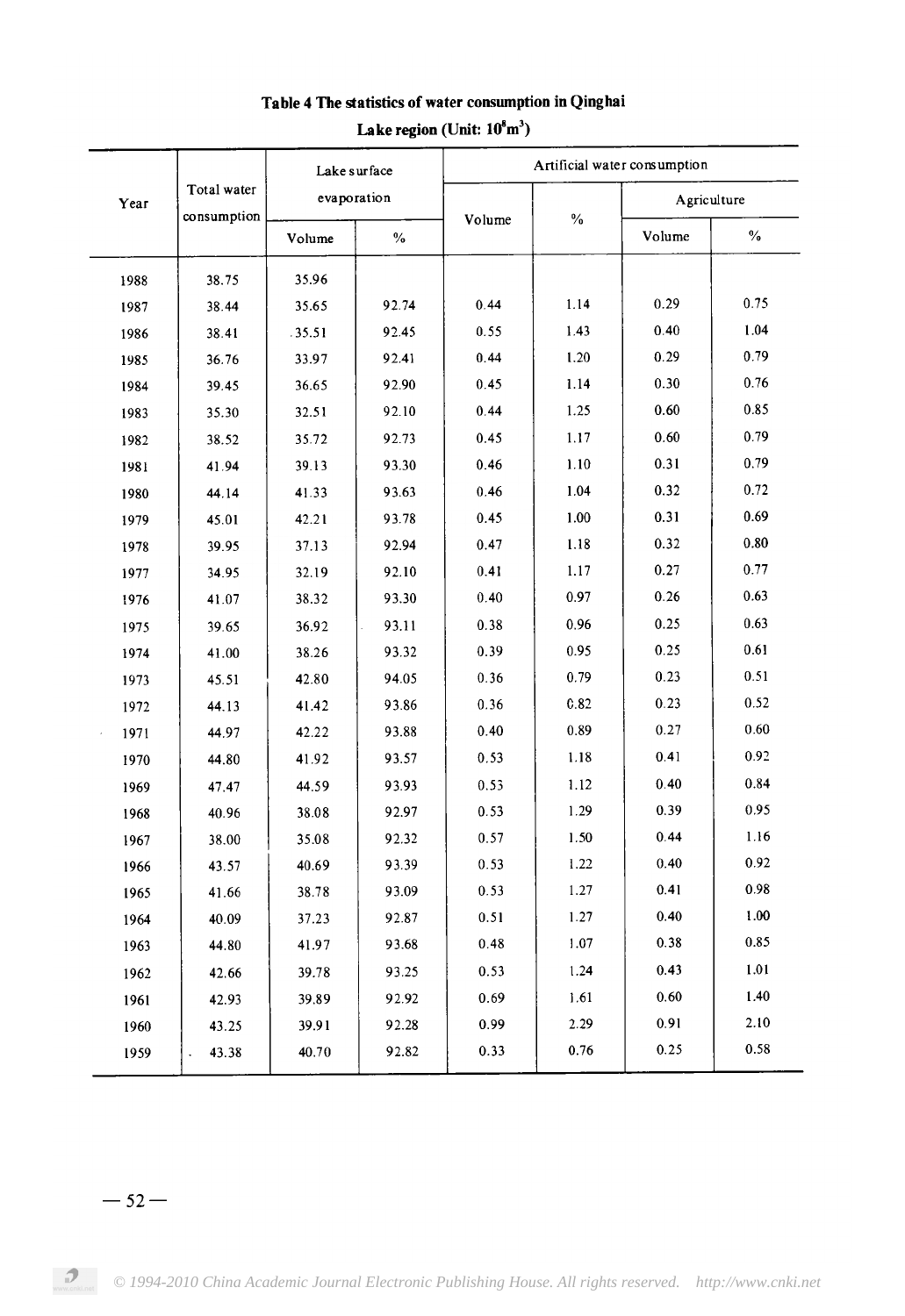the water-deficient years, the ratio of artificial consumption was less than 10% of the total water-deficient value. Such a little ratio will have no significant effect on the ascending or descending of Qinghai Lake level.

On the basis of discussion above, it is suggested that the water-consumption by human activities in Qinghai Lake region is not a leading and dominative factor for the lake level descending. So human activities could not be considered as a primary reason why Qinghai Lake level continues to decrease.

# IV. PRELIMINARY ANALYSIS OF THE REASON OF QINGHAI LAKE **LEVEL DESCENDING**

In the Middle of Asia, majority of lakes are in a serious shrinking state; the shrinkage of lake in plane area is caused mainly by artificial factors (for example, irrigation), but in alpine area mainly by natural factors (for example, climatic change)<sup>[8]</sup>. As an inland lake, the ascent or descent of Qinghai Lake level is mainly decided by the revenue and expenditure situation of lake water. When the supply of water is more than the expenditure, lake level will show increasing. Conversely, the lake level decreasing. According to the discussion in last paragraph above, it is clear that the human activities are not the main reason of Qinghai Lake level descending. It could be found from Table 4 that the evaporation water-consumption from lake surface takes more than 92% of the total consumption. In Qinghai Lake region, the evaporation is much more, about 2.5–3 times that of the precipi- $\text{tation}^{[9]}$ . According to the calculation by HSQP, the mean annual surface evaporation of  $, \frac{3}{4}$ ,  $, \frac{1}{2}$ ,  $, \frac{1}{2}$ ,  $, \frac{1}{2}$ ,  $, \frac{1}{2}$ ,  $, \frac{1}{2}$ ,  $, \frac{1}{2}$ ,  $, \frac{1}{2}$ ,  $, \frac{1}{2}$ ,  $, \frac{1}{2}$ ,  $, \frac{1}{2}$ ,  $, \frac{1}{2}$ ,  $, \frac{1}{2}$ ,  $, \frac{1}{2}$ ,  $, \frac{1}{2}$ ,  $, \frac{1}{2}$ ,  $, \frac{1}{2}$ ,  $, \frac{1}{2}$ ,  $, \frac{$ (Table 5); the evaporation is  $2-3$  times that of the precipitation, mean 2.37 times. This situation will undoubtedly lead to continue decreasing of the lake level obviously. The intense evaporation of lake surface have significant influence on the decreasing of the lake level.

With the strong lift of the Qinglhai-Xizang Plateau, the plateau habitats trend to drier and cooler. As one part of the Qinghai-Xizang Plateau, the habitats of this region also show the same change tendency. The results from the research on water body environment<sup>[10]</sup>, lake sediment<sup>[11-12]</sup>, and palynological analysis<sup>[13-14]</sup> indicate that palaeoclimate of Qinghai Lake region showed the characteristics tending to be drier and cooler with fluctuation. This climatic change certainly will cause increase of the evaporation and decrease of the precipitation. According to the research of SEHGQP and HSQP, the difference between mean water consumption and water supply is about  $4.5 \times 10^8 \text{m}^3$  one year. The remarkable reduction of marsh area in this region also provides another evidence that the climate around Qinghai Lake tend to be driver<sup>[15]</sup>.

 $-53-$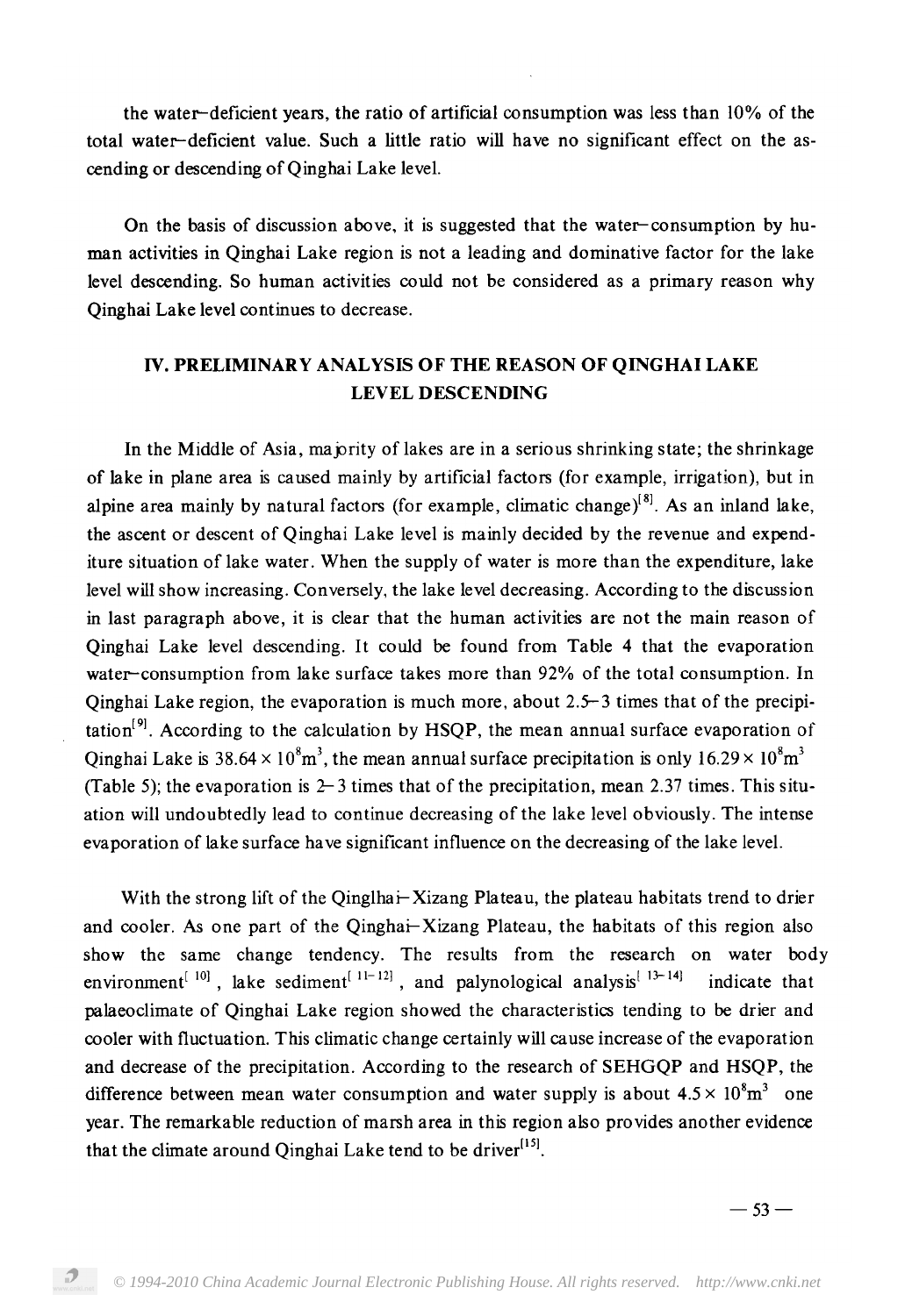| Year    | Evaporation | Precipitation | $Ev$ -Pr | Ev/Pr |
|---------|-------------|---------------|----------|-------|
|         |             |               |          |       |
| 1959    | 40.70       | 17.46         | 23.24    | 2.33  |
| 1960    | 39.91       | 14.15         | 25.76    | 2.82  |
| 1961    | 39.89       | 16.56         | 23.33    | 2.41  |
| 1962    | 39.78       | 12.46         | 27.32    | 3.19  |
| 1963    | 41.97       | 14.66         | 27.31    | 2.86  |
| 1964    | 37.23       | 16.67         | 20.56    | 2.23  |
| 1965    | 38.78       | 18.42         | 20.36    | 2.11  |
| 1966    | 40.69       | 18.02         | 22.57    | 2.26  |
| 1967    | 35.08       | 25.07         | 10.01    | 1.40  |
| 1968    | 38.08       | 13.60         | 24.48    | 2.80  |
| 1969    | 44.59       | 15.26         | 29.33    | 2.92  |
| 1970    | 41.92       | 14.78         | 27.14    | 2.84C |
| 1971    | 42.22       | 17.67         | 24.55    | 2.39C |
| 1972    | 41.42       | 15.13         | 26.29    | 2.74  |
| 1973    | 472.80      | 12.41         | 30.39    | 3.45  |
| 1974    | 38.26       | 16.51         | 21.75    | 2.32  |
| 1975    | 36.92       | 17.22         | 19.70    | 2.14  |
| 1976    | 38.32       | 17.54         | 20.78    | 2.18  |
| 1977    | 32.19       | 14.00         | 18.19    | 2.30  |
| 1978    | 37.13       | 15.84         | 21.29    | 2.34  |
| 1979    | 42.21       | 14.03         | 28.18    | 3.01  |
| 1980    | 41.33       | 13.33         | 28.00    | 3.10  |
| 1981    | 39.13       | 19.14         | 19.99    | 2.04  |
| 1982    | 35.72       | 16.39         | 19.33    | 2.18  |
| 1983    | 32.51       | 17.49         | 15.02    | 1.86  |
| 1984    | 36.65       | 14.81         | 21.84    | 2.47  |
| 1985    | 33.97       | 19.33         | 14.64    | 1.76  |
| 1986    | 35.51       | 17.36         | 18.15    | 2.05  |
| 1987    | 35.65       | 17.56         | 18.09    | 2.03  |
| Average | 38.64       | 16.31         | 22.33    | 2.37  |
|         |             |               |          |       |

# Table 5 The surface evaporation  $(Ev)$  and precipitation  $(Pr)$ in Qinghai Lake (Unit: 10<sup>8</sup>m<sup>3</sup>)

 $-54-$